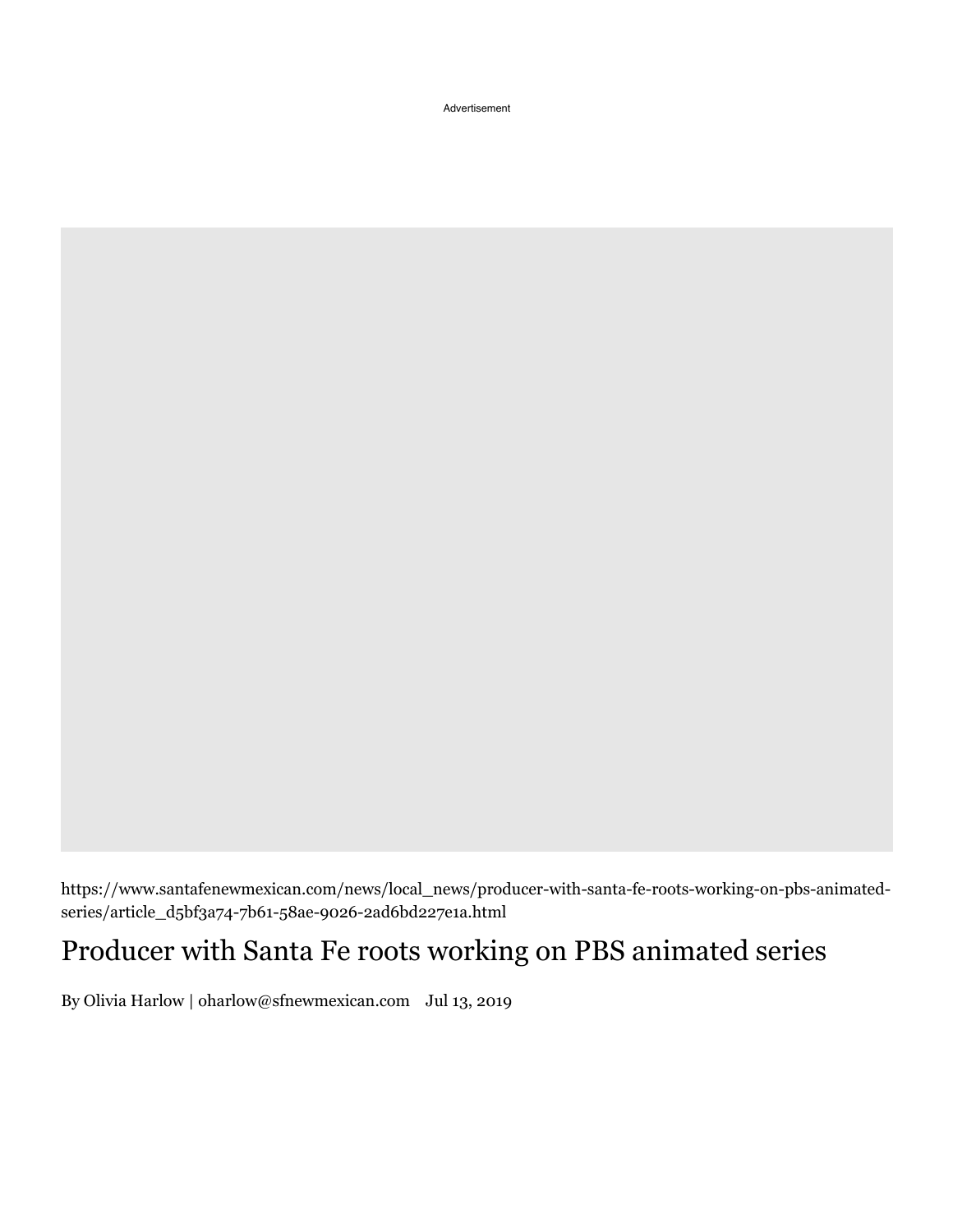

Media representation of a racial or ethnic group can have a lifelong effect on a child's self-worth, a TV producer from Santa Fe says.

That's why the premiere of Public Broadcasting Service new animated television show for kids, *Molly of* Denali — the first nationally distributed animated series to feature a Native American in the lead role  $-$  is such a big deal, said Santa Fe native Maya Salganek, a producer with the show.

The action-comedy, which debuts Monday, follows a young Gwich'in/Koyukon/Dena'ina Athabascan girl in her adventures through the fictional village of Qyah, Alaska, often with her two best friends and her dog, Suki.

Although the show aims to empower and educate all youth, Salganek said, it's a reminder to minorities, specifically Native Americans, that they are worthy and visible.

"In the media, if you don't see yourself represented, then children think they are not as valuable," Salganek said.

*Molly of Denali* gives Native kids a reference point, she said: "Having a positive role model like Molly can give us an aspiration of what we all can be."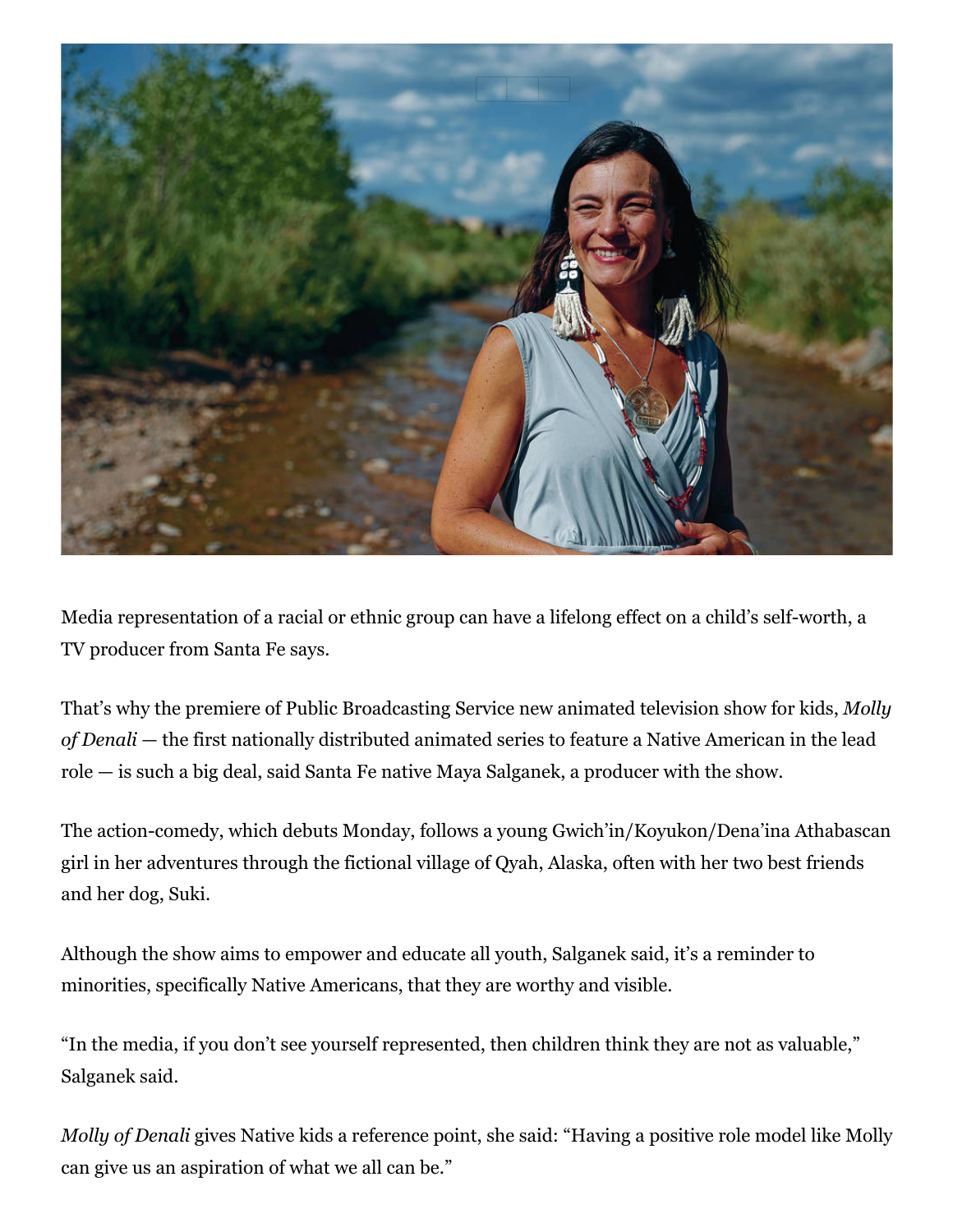Although Salganek, whose role as interstitial producer was to create a handful of brief, live-action videos that will appear in the middle of an episode, is not Native American, she said being raised in Santa Fe taught her to embrace diversity from a young age. Since she moved to Alaska in 2000, just a couple of years after graduating from the University of New Mexico, indigenous inclusion has played an even bigger role in her life.

She married an Alaska Native, Da-Ka-Xeen Mehner of the Tlingit Nation, who she met in college and whose family informally adopted her into the tribe in 2010.

Being part of the community, she said, opened her eyes to misconceptions of Alaska Natives and influenced her to pursue a master's degree in visual anthropology.

In 2011, Salganek — a 1993 graduate of Santa Fe Preparatory School — founded a film program at the University of Alaska Fairbanks, where she continues to serve as a professor and create independent films that focus on telling stories of northern Native people. Among her biggest accomplishments, she said, was working with Natives to create We Breathe Again, a documentary that features four Alaska Natives attempting to free themselves from the effects of trauma and a suicide epidemic that plagued their community.

These experiences, Salganek said, have taught her the importance of representing Native people not only on the screen, but also behind the scenes.

"It's a long-standing issue that Native stories are being told by non-Native people," she said, emphasizing that every aspect of the *Molly of Denali* — from the linguistics and art, to the history and dialogue  $-$  include Native producers, writers, actors, filmmakers and advisers. Even the theme song was created by Native musicians.

A number of those involved in the show have ties to New Mexico: Production assistant Sydney Isaacs and Alaska Native Working Group adviser Rochelle Adams are graduates of the Institute of American Indian Arts, and Princess Daazhraii Johnson, the creative producer, serves on the IAIA board of trustees.

While each 25-minute episode features bits of well-known Native Alaskan culture, from dog sledding to salmon fishing, Salganek said it avoids stereotypes and tells stories that are relevant and relatable to children everywhere.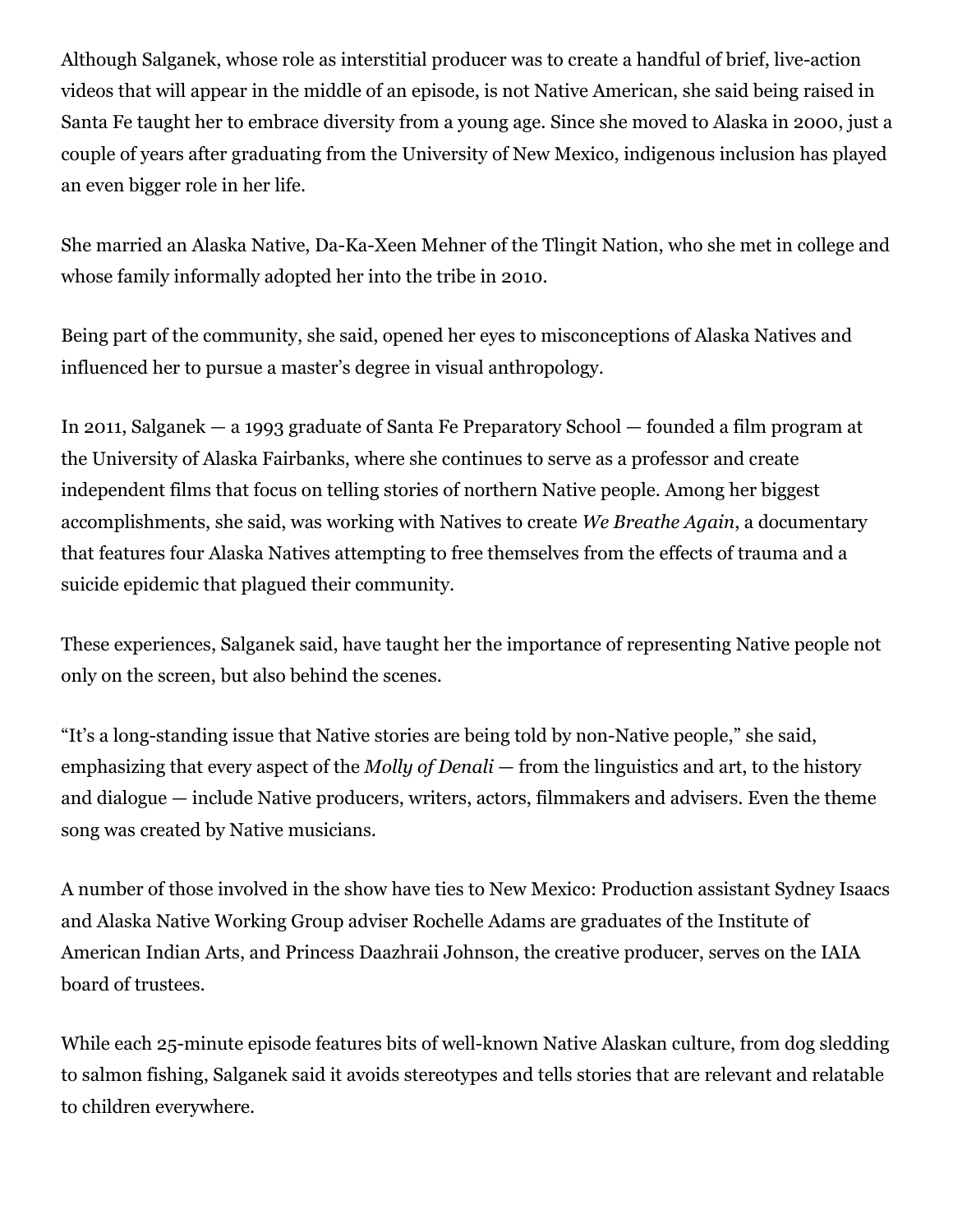Salganek's handful of two-minute, live-action snippets run as a sort of intermission between each episode's two 11-minute animated features.

Although the clips are brief, Salganek said, "they're soul-filled."

In the first episode, between animated shorts titled "Grandpa's Drum" and "Have Canoe, Will Paddle," Salganek's work shows kids at the the Tenana River in Fairbanks, where they learn about the history of canoeing along the waterway from Native elders.

Having these real-life videos run in tandem with animation, some of which feature her 10-year-old son, Keet Mehner, reminds youth that the stories presented in the show are about present-day northern Native life  $-$  "not just as an animated character, but as a real person," Salganek said.

In the first episode, as Molly embarks on a journey to find a Native drum that once belonged to her grandfather, she learns about the traumas of colonization and the empowerment that comes from performing traditional songs and speaking one's native tongue.

In another episode, Molly must confront the societal definition of beauty, when her look-alike doll is swapped for a white-skinned, blue-eyed replacement.

And in several scenes throughout the series, the issue of climate change is addressed. Though some of these lessons may seem heavy for the show's intended 4- to 8-year-old audience, Salganek said, it's vital for children's TV shows to tap into this authentic type of education.

"Otherwise, kids are only learning half-truths," she said. "And that's not education."

## **How** to watch

The premiere of PBS' new *Molly of Denali* animated TV series for children is at 9:30 a.m. Monday and will air again at 2 p.m.

The show will air at the following times:

Channel  $5.1: 9:30$  a.m. and  $2$  p.m. Monday-Friday

Channel 5.2 (NM PBS Kids): 7:30 p.m. Monday-Friday